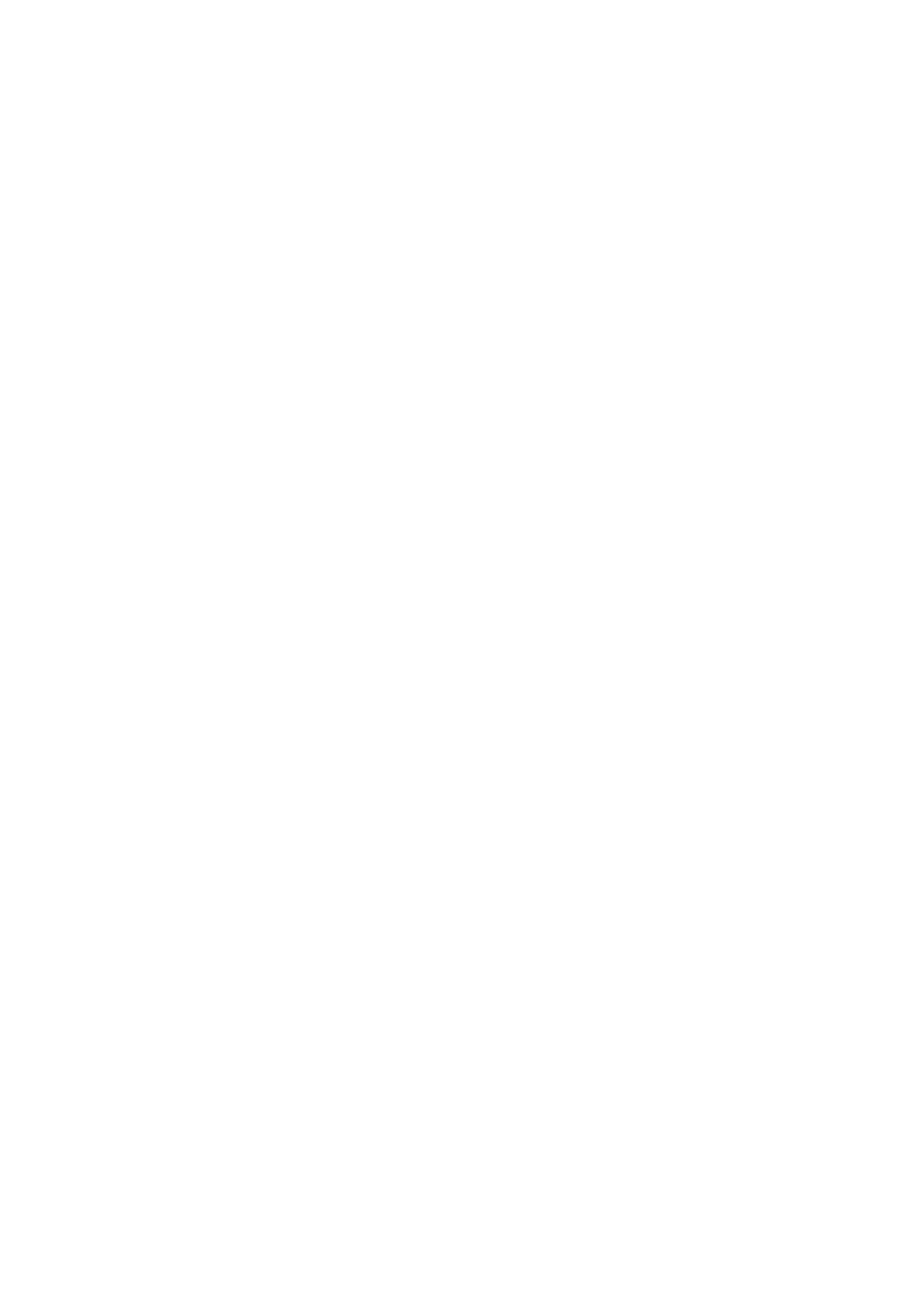## **Program Notes**

*Warped Clocks* has recently been composed for my friend Stephen Krishnan, with his way of playing in mind. Being the only instrument I have a substantial amount of physical affinity for, guitar has always had a special place in the development of my compositional technique; a 'laboratory' of sorts, a hands on device for harmonic exploration, it has especially been useful ever since I had begun to delve into the richness of the microtonal world.

In this work the strings are re-tuned so as to explore the interactions between quarter, sixth and eight tones, all smaller than the familiar half step (the distance between two adjacent notes on a piano).The tuning is established in such a way as to maximize the variety of beating patterns that emerge out of harmonics played on different strings. These notes are very close to one another, and at times up to four acoustically different notes with the same letter name resonate together. Sometimes these beatings are fast and at times they are slow, and at other times they are made irregular when more than two notes interact.

The accumulation of momentum brings forth a section that magnifies subtle instabilities from the beginning and renders them much more violent through rasgueado, the rapid strumming of strings.When the energy dies down, a distorted reference to the beginning comes about.

The entirety of the work is permeated by the drone note F, a reference to the second movement of Maurice Ravel's *Gaspard de la nuit*, *Le Gibet*.

## **Instructions**

√₹

Care should be taken to make the drone F note slightly different in color every time.

Vibrato should be applied quite sparingly, making it special upon its apperance.

The guitar is re-tuned in the following way, an electronic device that shows cent deviations is highly recommended.



the left hand is located in (bottommost note), the approximate location of the node (in writing) and the resultant partials (ordinal numbers).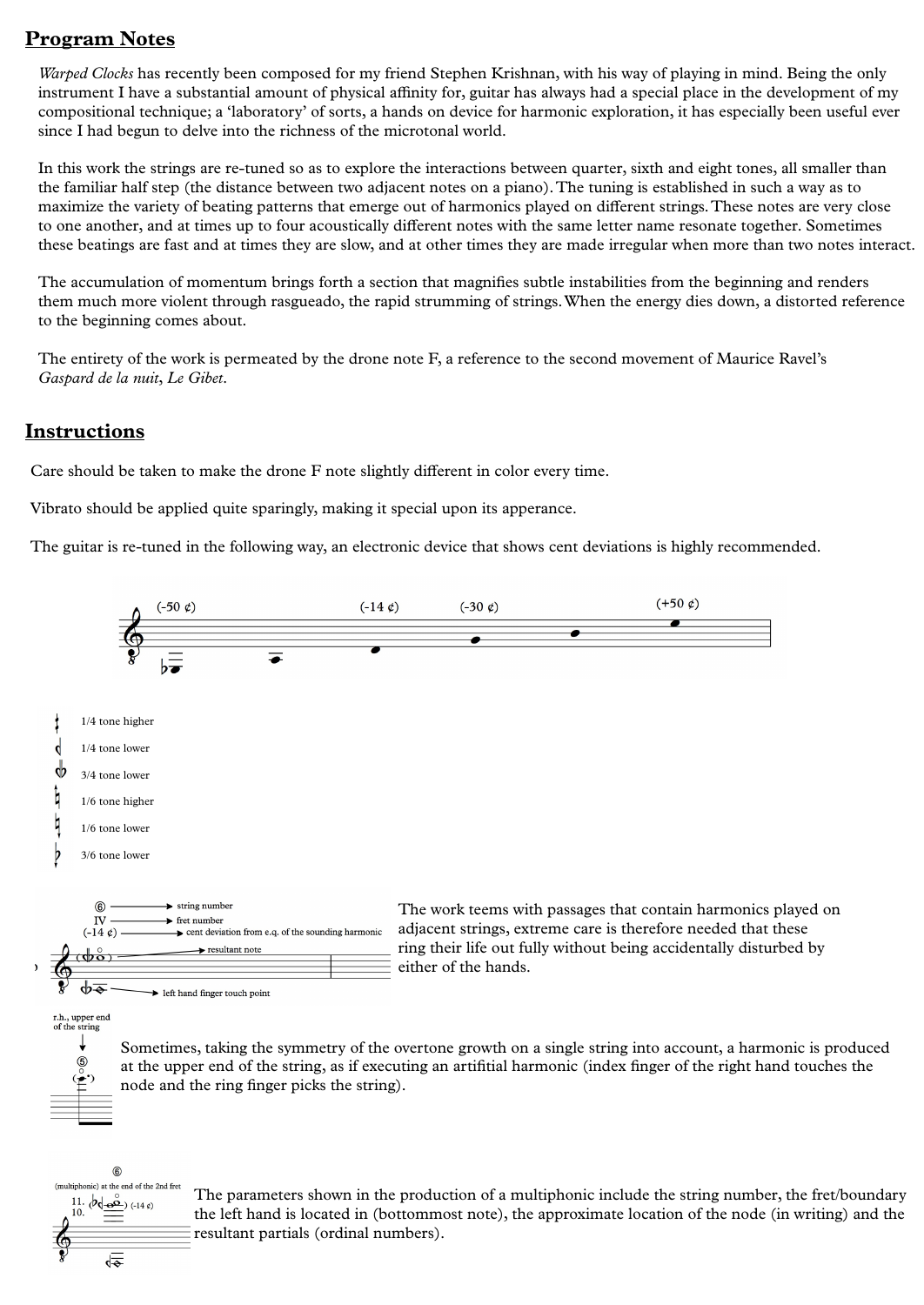





![](_page_3_Figure_3.jpeg)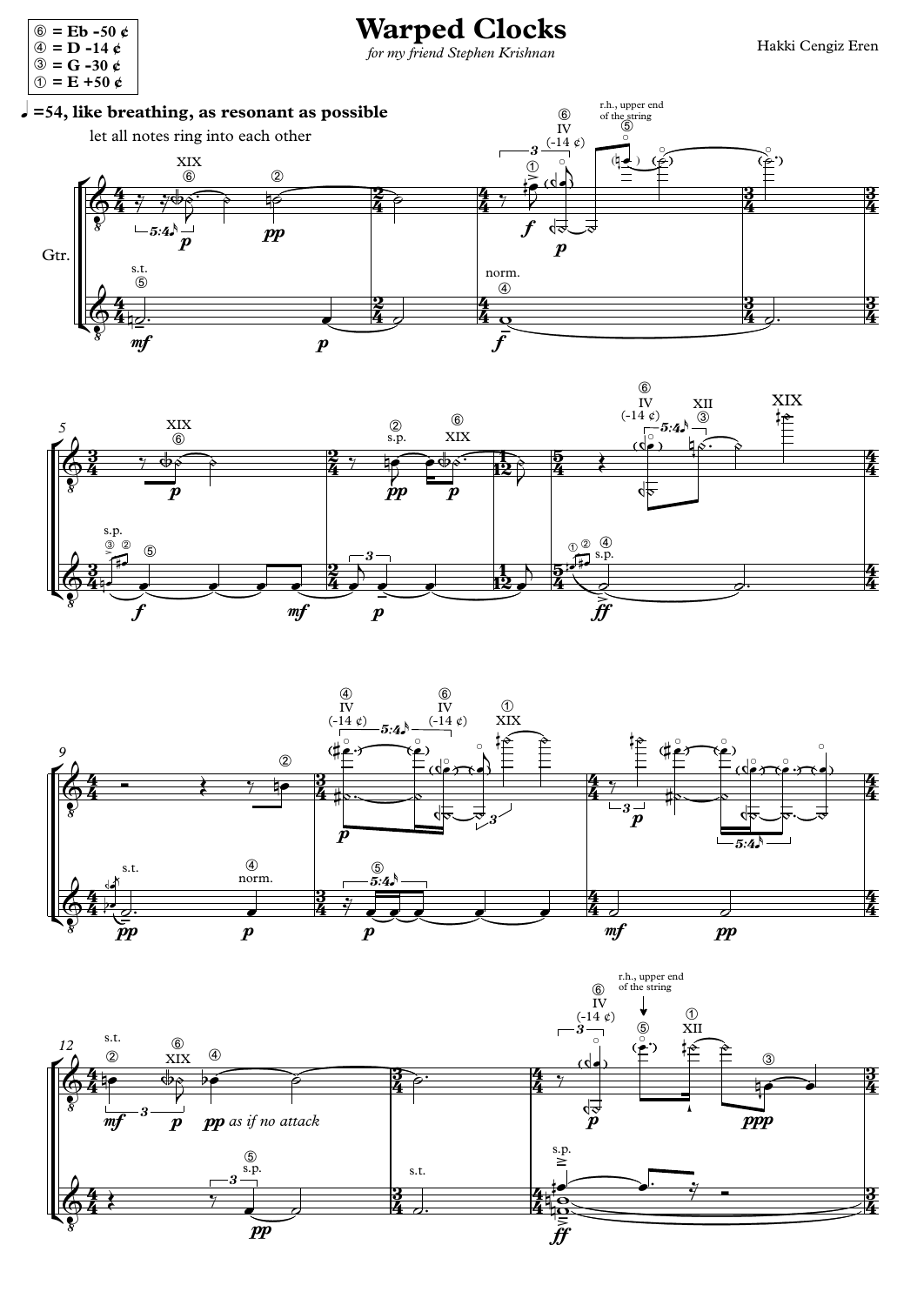![](_page_4_Figure_0.jpeg)

![](_page_4_Figure_1.jpeg)

![](_page_4_Figure_2.jpeg)

![](_page_4_Figure_3.jpeg)

![](_page_4_Figure_4.jpeg)

 $\overline{2}$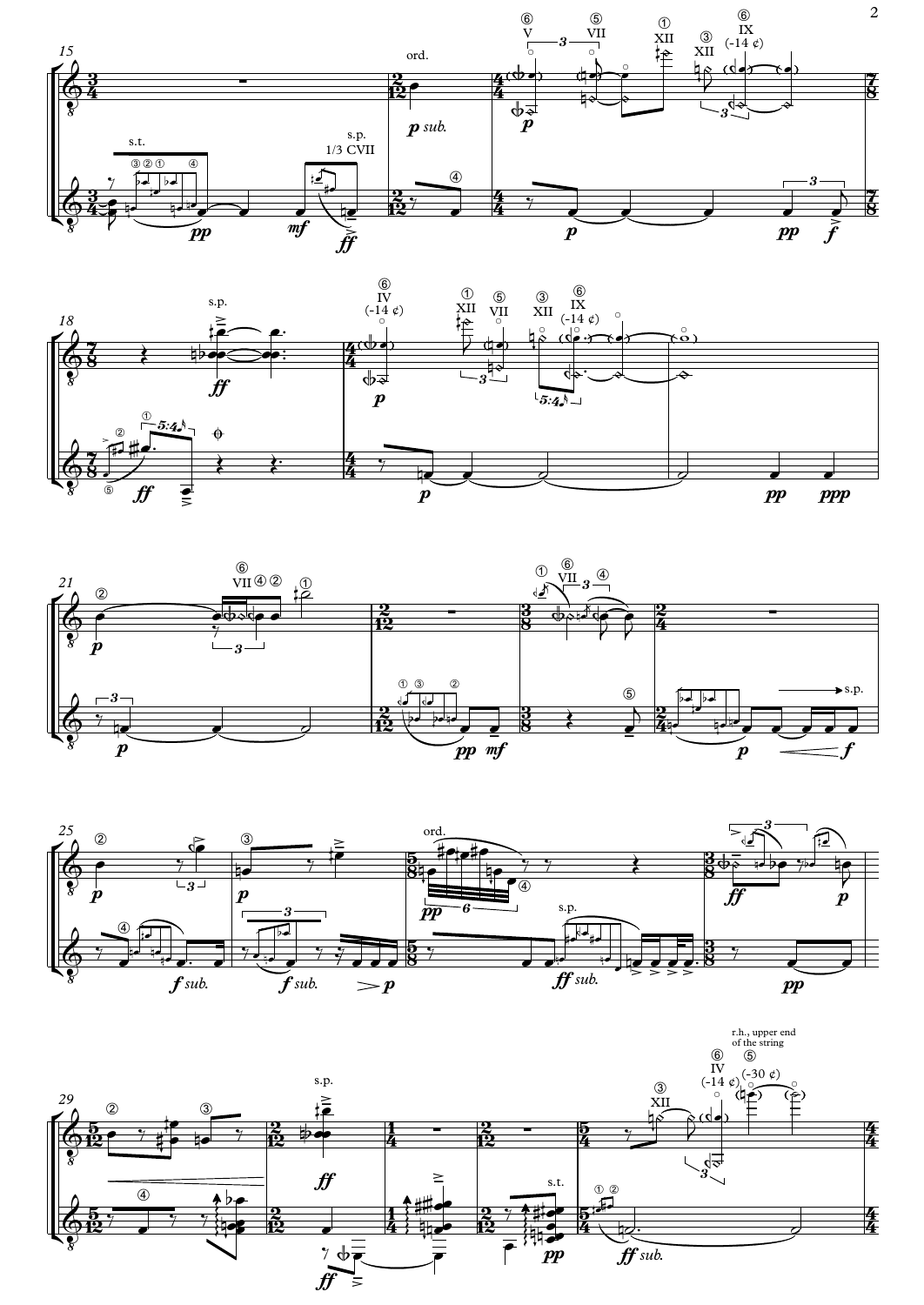![](_page_5_Figure_0.jpeg)

![](_page_5_Figure_1.jpeg)

![](_page_5_Figure_2.jpeg)

![](_page_5_Figure_3.jpeg)

![](_page_5_Figure_4.jpeg)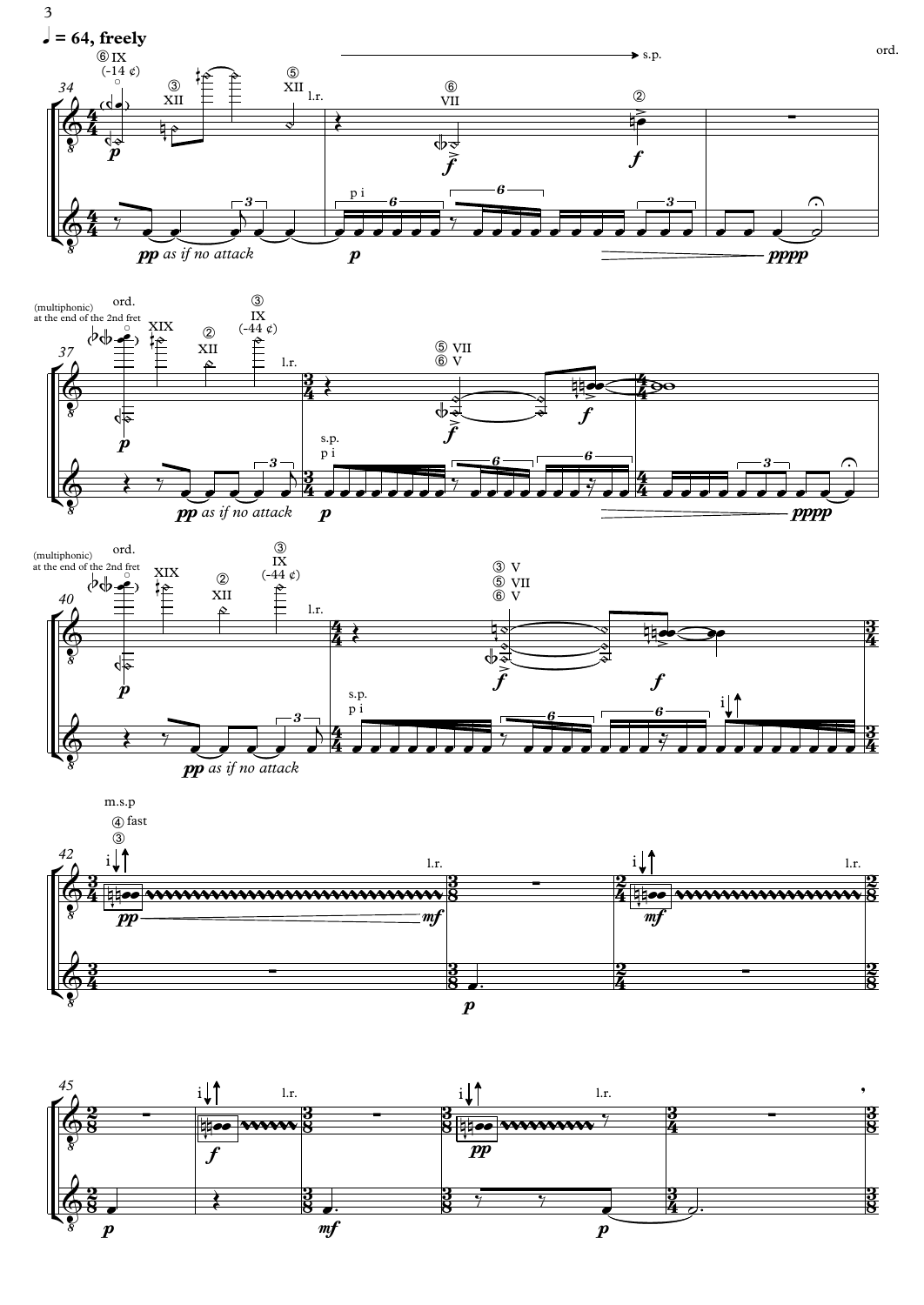![](_page_6_Figure_0.jpeg)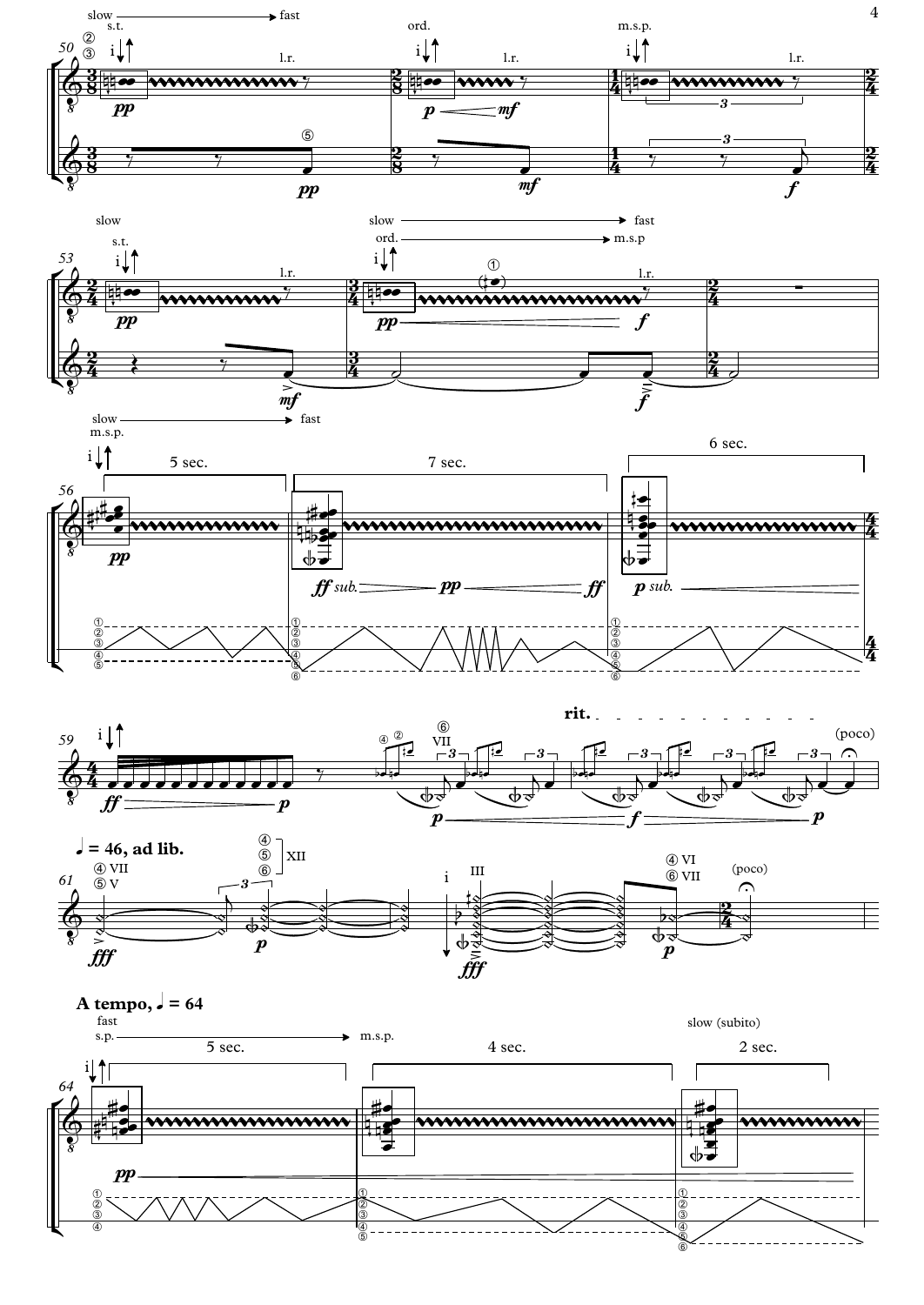![](_page_7_Figure_0.jpeg)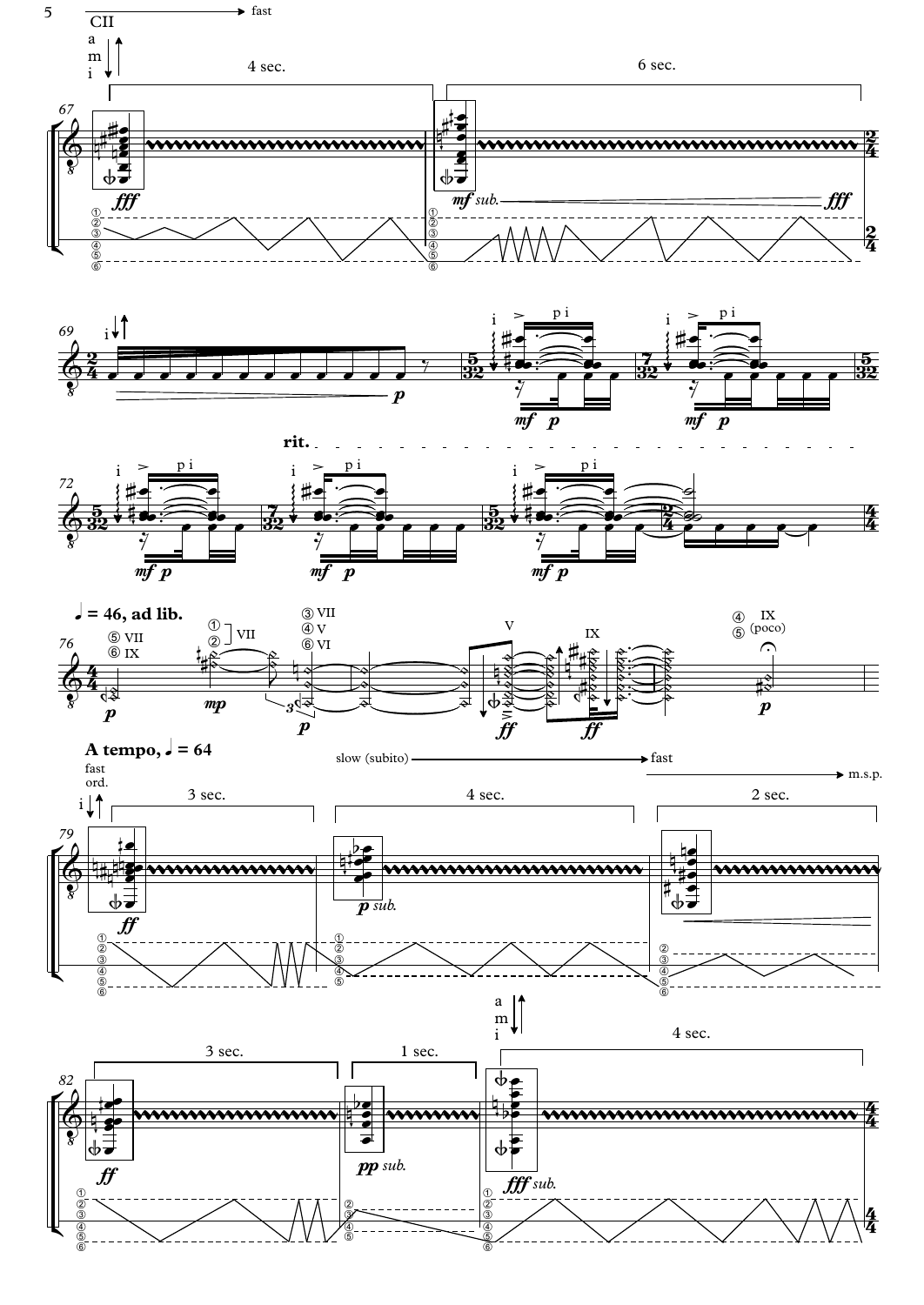![](_page_8_Figure_0.jpeg)

 $\boldsymbol{6}$ 

![](_page_8_Figure_1.jpeg)

![](_page_8_Figure_2.jpeg)

![](_page_8_Figure_3.jpeg)

![](_page_8_Figure_4.jpeg)

![](_page_8_Figure_5.jpeg)

![](_page_8_Figure_6.jpeg)

![](_page_8_Figure_7.jpeg)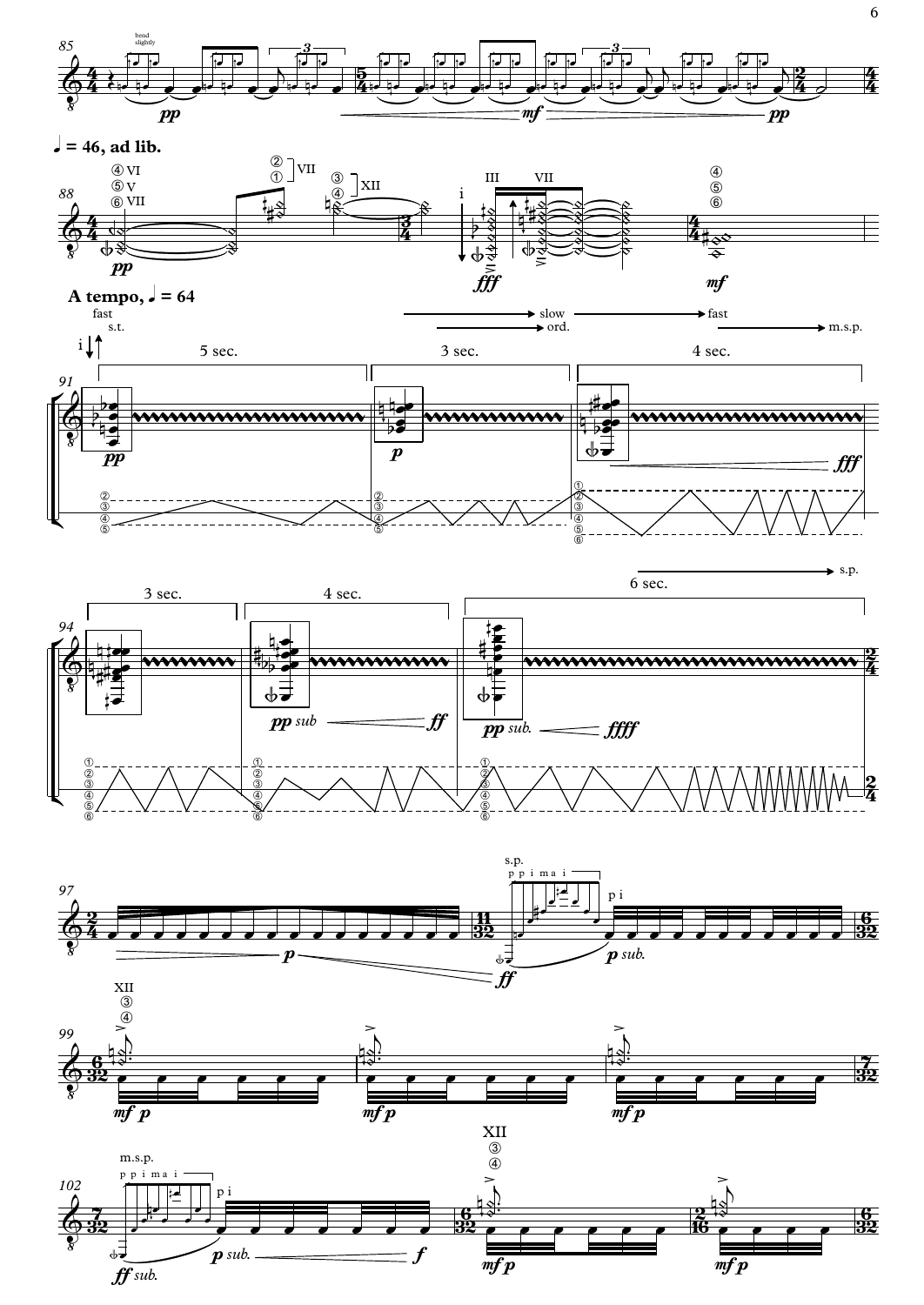![](_page_9_Figure_0.jpeg)

![](_page_9_Figure_1.jpeg)

![](_page_9_Figure_2.jpeg)

![](_page_9_Figure_3.jpeg)

![](_page_9_Figure_4.jpeg)

![](_page_9_Figure_5.jpeg)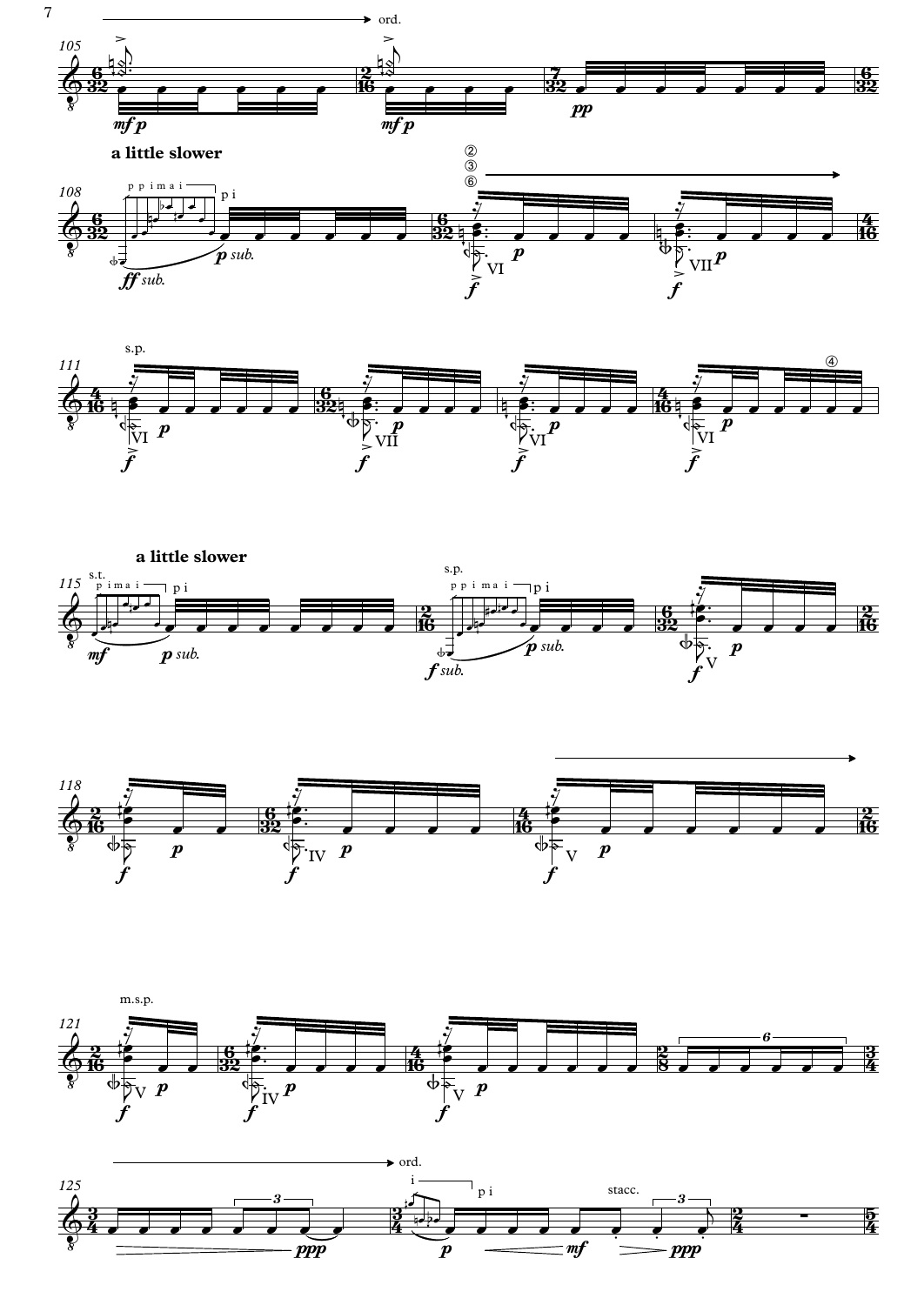![](_page_10_Figure_0.jpeg)

![](_page_10_Figure_1.jpeg)

![](_page_10_Figure_2.jpeg)

![](_page_10_Figure_3.jpeg)

![](_page_10_Figure_4.jpeg)

 $\star$  whisper, sometimes allowing the voice to rise above a little